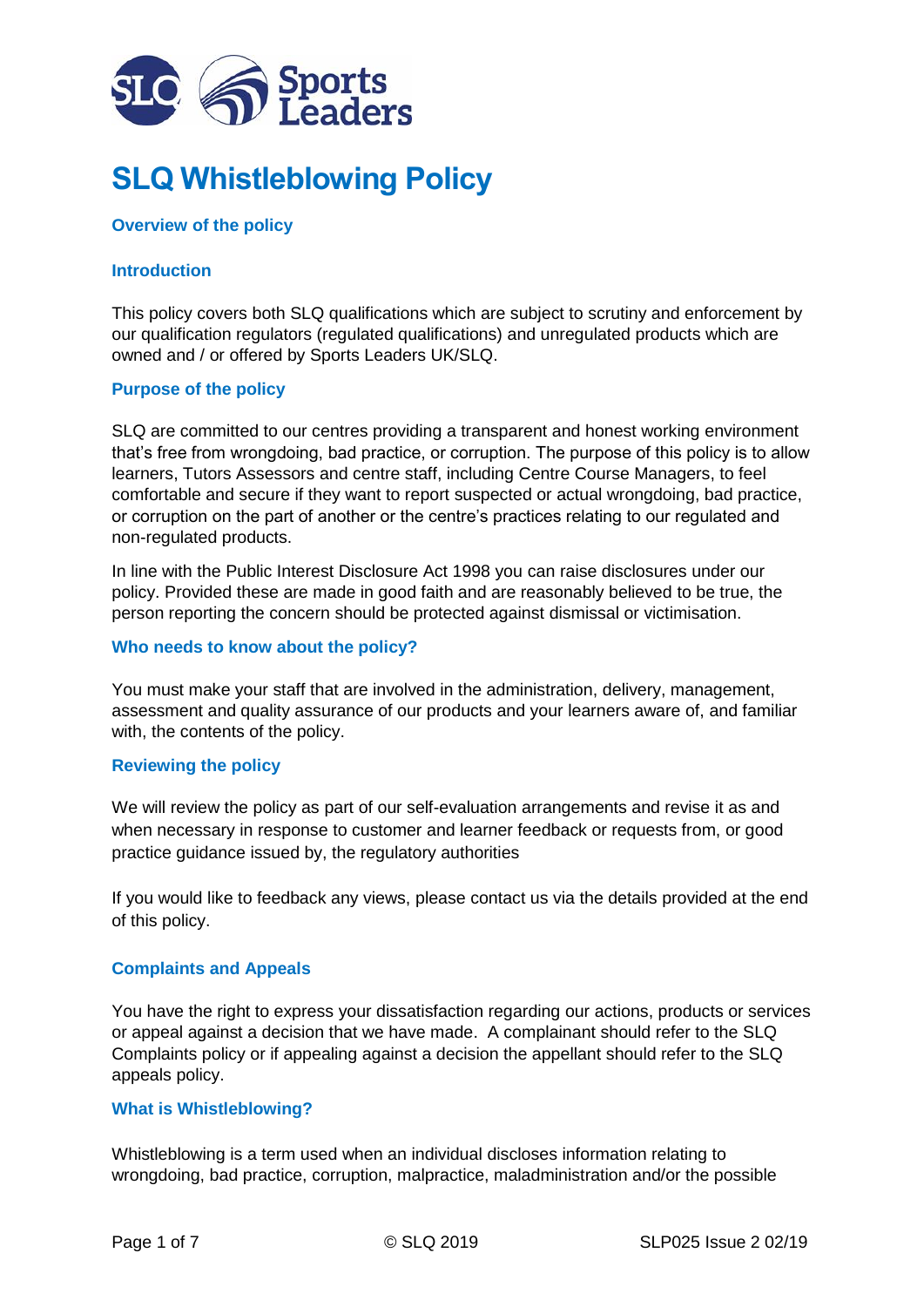

covering up of these actions. Definitions of malpractice and maladministration can be found in Sports Leaders UK/SLQ's Malpractice and maladministration Policy.

Examples of disclosures accepted via this Whistleblowing policy may comprise of, but are not limited to:

- A failure to adhere to regulation and/or the SLQ Terms and Conditions
- A person has committed, is committing or is likely to commit maladministration or malpractice
- A member of our staff has committed, is committing or is likely to commit maladministration or malpractice
- Any action to deceive an individual which has led to financial gain (for example not registering learners with us following payment)
- Health and safety risks
- Concealment of information relating to any of the above.

Whistleblowing doesn't apply to either making a complaint or an appeal. A complaint is usually a grievance and could relate to poor administration or customer service by SLQ. An appeal is usually a disagreement with a decision by SLQ on awarding Centre approval or certificates for learners or appealing against sanctions imposed.

# **Submitting a Whistle-blower disclosure**

Where there's a concern that suspected or actual malpractice has taken place in relation to our products, normal practice is to raise it through the line management at the organisation concerned. For a learner/delegate the first point of contact would be the Tutor Assessor.

If your concerns aren't addressed at this stage, or you feel it's not possible to raise concerns with the centre, then you should contact and address concerns directly to SLQ in writing.

### **What information will we need from you?**

We require as much information as possible and where possible this should include: -

- Centre's name, address and number
- learner's name and SLQ registration number
- Centre/SLQ personnel's details (name, job role) if they are involved in the case
- details of the SLQ course/qualification affected or nature of the service affected
- nature of the suspected or actual malpractice and associated dates
- details and outcome of any initial investigation carried out by the Centre or anybody else involved in the case, including any mitigating circumstances

If a Centre has conducted an initial investigation prior to formally notifying us, the Centre should ensure that staff involved in the initial investigation are competent and have no personal interest in the outcome of the investigation. However, it is important to note that in all instances the Centre must immediately notify us if they suspect wrong doing, malpractice or maladministration has occurred as we have a responsibility to the regulatory authorities to ensure that all investigations are carried out rigorously and effectively.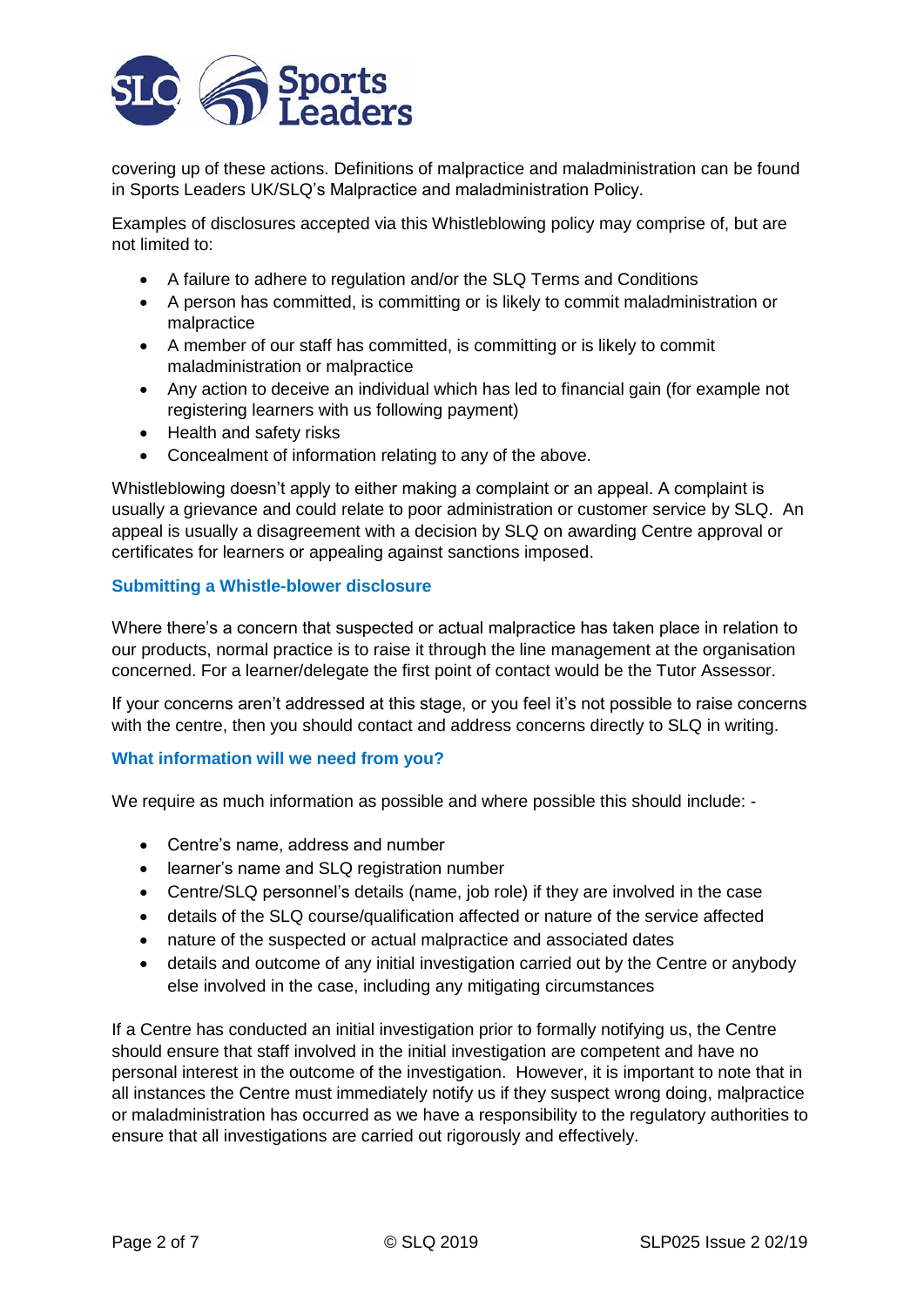

The individual can use the form at the end of this policy to whistle blow on practice that they deem to be suspected maladministration or malpractice.

# **Anonymous Disclosures**

Sometimes a person making an allegation of malpractice or maladministration may wish to remain anonymous. Although SLQ encourages anyone making a disclosure to put their name to increase credibility. If you are concerned about possible adverse consequences request us not to divulge your identity.

SLQ will need to take the following into account when deciding whether to consider an anonymous disclosure:

- The seriousness of the issues raised
- The credibility of the concern
- The likelihood that we can confirm the allegation from attributable sources.

While we are prepared to investigate issues, which are reported to us anonymously and/or by whistleblowers<sup>1</sup> we shall always try to confirm an allegation by means of a separate investigation before taking up the matter with those the complaint/allegation relates. The form and guidance for reporting an issue can be found in the Complaints and Whistleblowing policy.

We encourage anyone making a disclosure to put their name to any disclosure they make, because concerns expressed anonymously can be less credible.

We'll need to take the following into account when deciding whether to consider an anonymous disclosure:

- The seriousness of the issues raised
- The credibility of the concern
- The likelihood that we can confirm the allegation from attributable sources.

We may accept a disclosure from a person who wishes to remain anonymous and / or does not disclose any contact details to us. Providing we have sufficient information, we may still investigate the allegation. If we don't have enough information then we'll log the allegation internally, and it may be used for future reference / decision making / actions, if appropriate.

### **Confidentiality**

We will always endeavour to keep your identity confidential where asked to do so, although by law and regulation, we may need to disclose it to:

- The police, fraud prevention agencies or other law enforcement agencies (to investigate or prevent crime, including fraud)
- The courts (in connection with any court proceedings)
- Another person to whom we're required by law to disclose your identity

**.** 

<sup>1</sup> SLQ defines whistleblowers as being: i) current or ex members of staff (both permanent or contracted); ii) third party suppliers of a centre or Sports Leaders UK/SLQ; iii) current or previous learners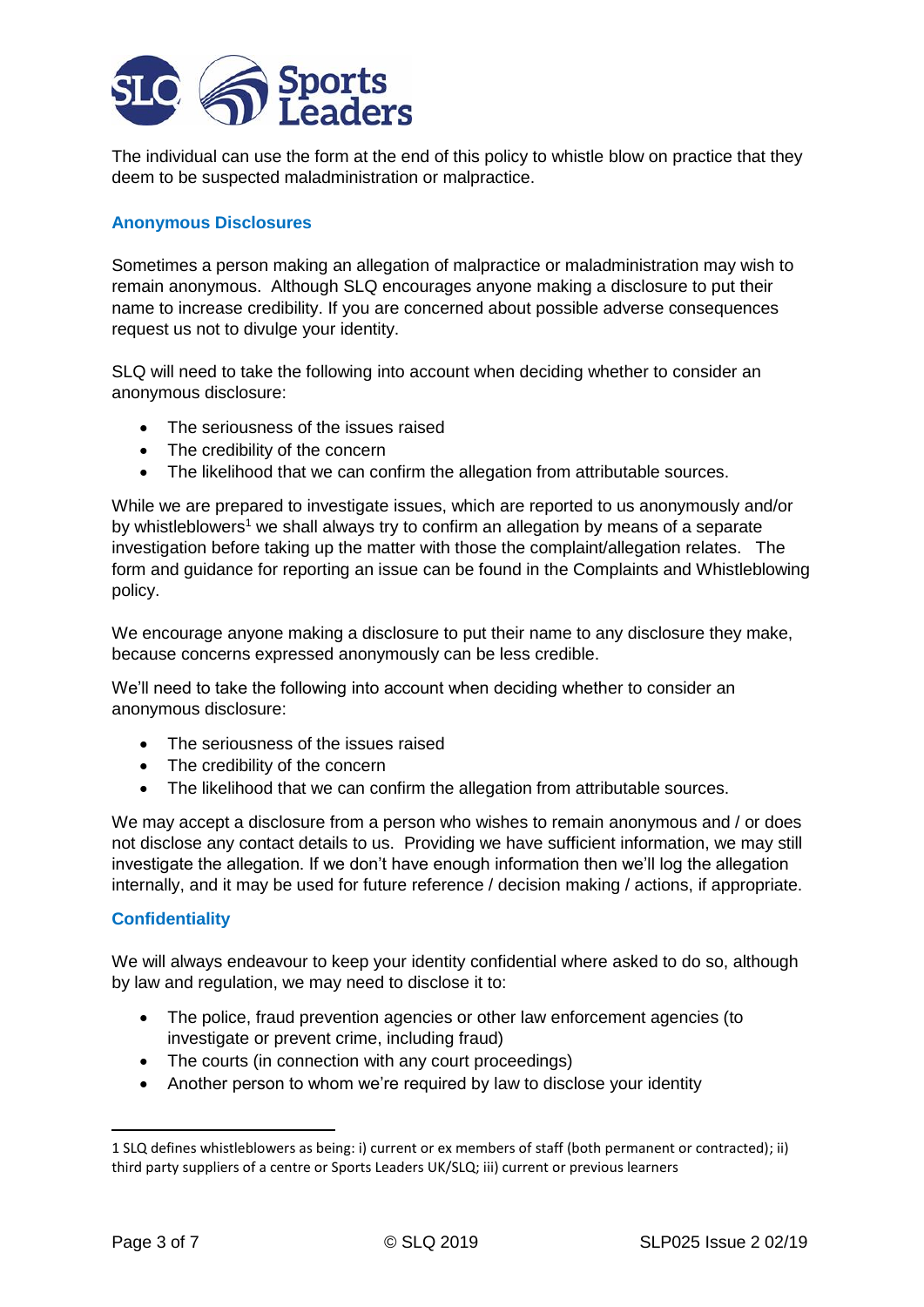

• The Regulator(s) who are responsible for the standards of the qualification(s) concerned.

You should also be aware that you may be identifiable by others due to the nature or circumstances of the disclosure.

We may need to access confidential information. We will ensure that such information is kept secure and only used for the purposes of an investigation and in line with relevant data protection legislation. We will not normally disclose the information to third parties unless required to do so, e.g. to our Regulators and / or the Police or other relevant and / or Statutory Bodies.

#### **Responding to a Whistle-blower disclosure**

#### **What will we do when we receive a Whistle-blower disclosure?**

We will review the notification and any evidence and determine whether any further action is needed, such as carrying out an investigation. This review period will usually be completed within **20 working days** of receipt of the notification. We will decide whether and how to pursue the issue reported by you. You'll receive an acknowledgement by SLQ normally within 5 working days of raising your concern. We will evaluate your concern and may ask you for more evidence / information using the contact details you provided on the Whistleblowing Report Form. We may decide to conduct an initial fact find into your concerns, and we may go on to instigate a formal investigation about the concerns you raise, which would involve us contacting the parties referenced in your form. If we do this, we'll use our internal staff and /or External Contractors who are independent of the centre and /or centre staff concerned. We may inform our Regulator(s) in line with regulator's requirements of the issue raised and the intended course of action to be taken. We will update them, as necessary, at key stages of the investigation

We may also inform other relevant third parties e.g. other Awarding Organisations, the Education and Skills Funding Agency and the Police (if applicable). Upon conclusion of any investigation, we will provide you with a written overall summary of the outcome but cannot share the details of the investigation given our need to protect confidentiality. This will usually be done within **20 working days** of the conclusion of the investigation. We will provide the relevant Regulator(s) with the final outcome of the investigation, and where serious issues are proven, any relevant sanctions imposed by us. Other Awarding Organisations offering the same or similar qualifications may also be informed, in line with our Regulators' requirements.

#### **Key points**

Having raised a concern with us there's no need to contact us on a regular basis for updates; we are not required to provide any updates and will inform you of the outcome, at all stages of the matter being investigated, we will take all possible steps to protect your identity given the details/context expressed in the 'Confidentiality' section. We will consider each disclosure of information sensitively and carefully and decide upon an appropriate response. Information received in a disclosure may be shared with third parties where considered necessary.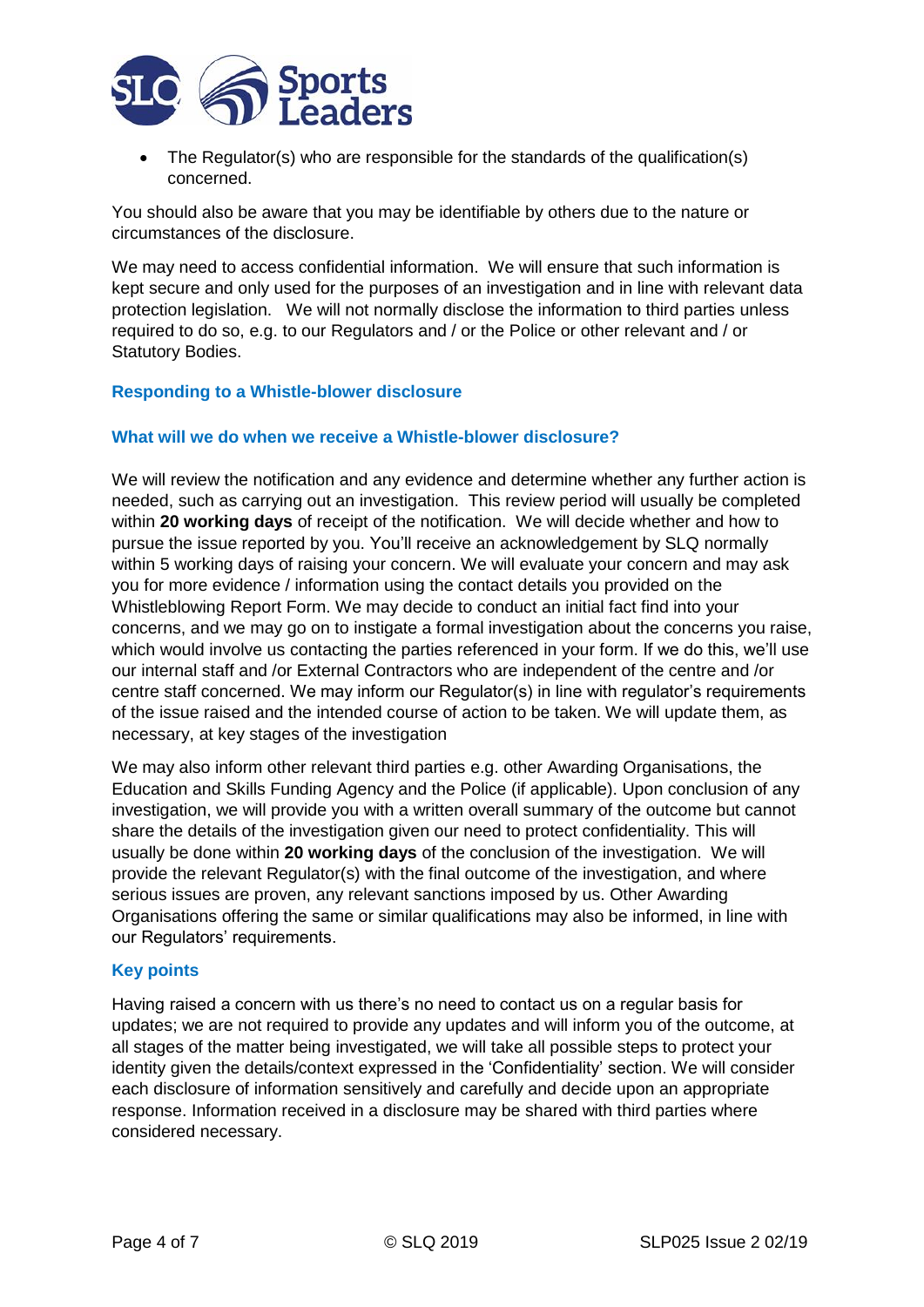

#### **How to contact us**

To ensure that we have all the correct details and facts please complete the Whistleblowing Report Form, at the end of this policy. If you have already collated evidence to support your allegation, please also send this to us when you submit the form. SLQ would be happy to discuss your concerns in detail.

If you've any queries about the contents of the policy, please contact SLQ, Telephone: 01908 689180 or via email: [policies@slqskills.org](mailto:policies@slqskills.org) or via post to: 24 Linford Forum, Rockingham Drive, Linford Wood, Milton Keynes, MK14 6LY.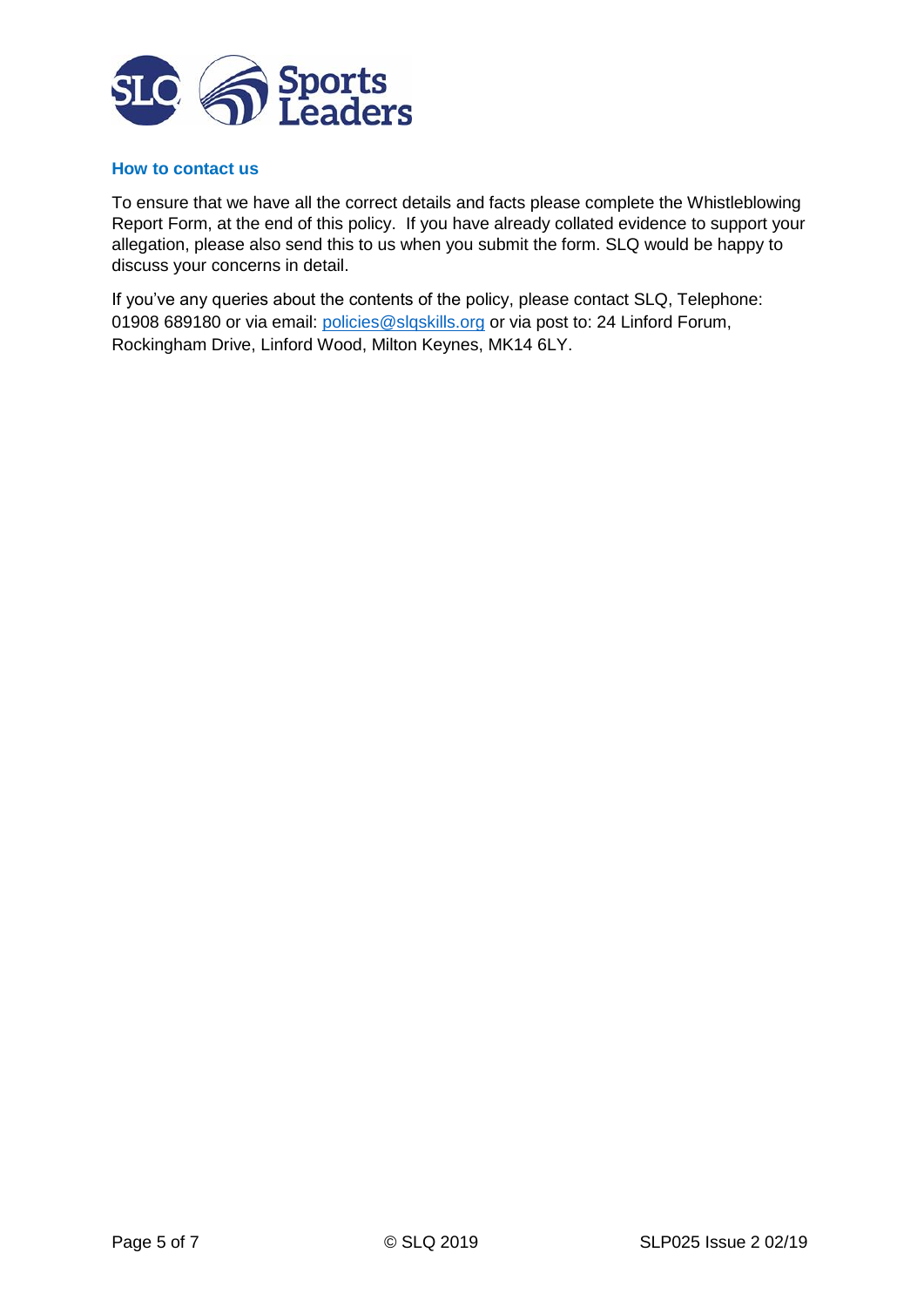

# **MALPRACTICE AND MALADMINISTRATION REPORT FORM**

This form is to be completed on identifying a potential or suspected malpractice and sent to the Compliance Manager at SLQ (part of the whistleblowing process).

| Name:                                   |
|-----------------------------------------|
| Address:                                |
| <b>Qualification/Award:</b>             |
| <b>Course Number:</b>                   |
| <b>Approved Assessment Centre Name:</b> |
| <b>Centre Course Manager:</b>           |
| <b>Internal Verifier:</b>               |
| <b>Independent Witness:</b>             |

### **1.0 MALPRACTICE OR MALADMINISTRATION**

Please complete this section to report a case of suspected malpractice or maladministration.

#### **Details of suspected malpractice:**

(If more space is required please continue overleaf or attach additional sheets)